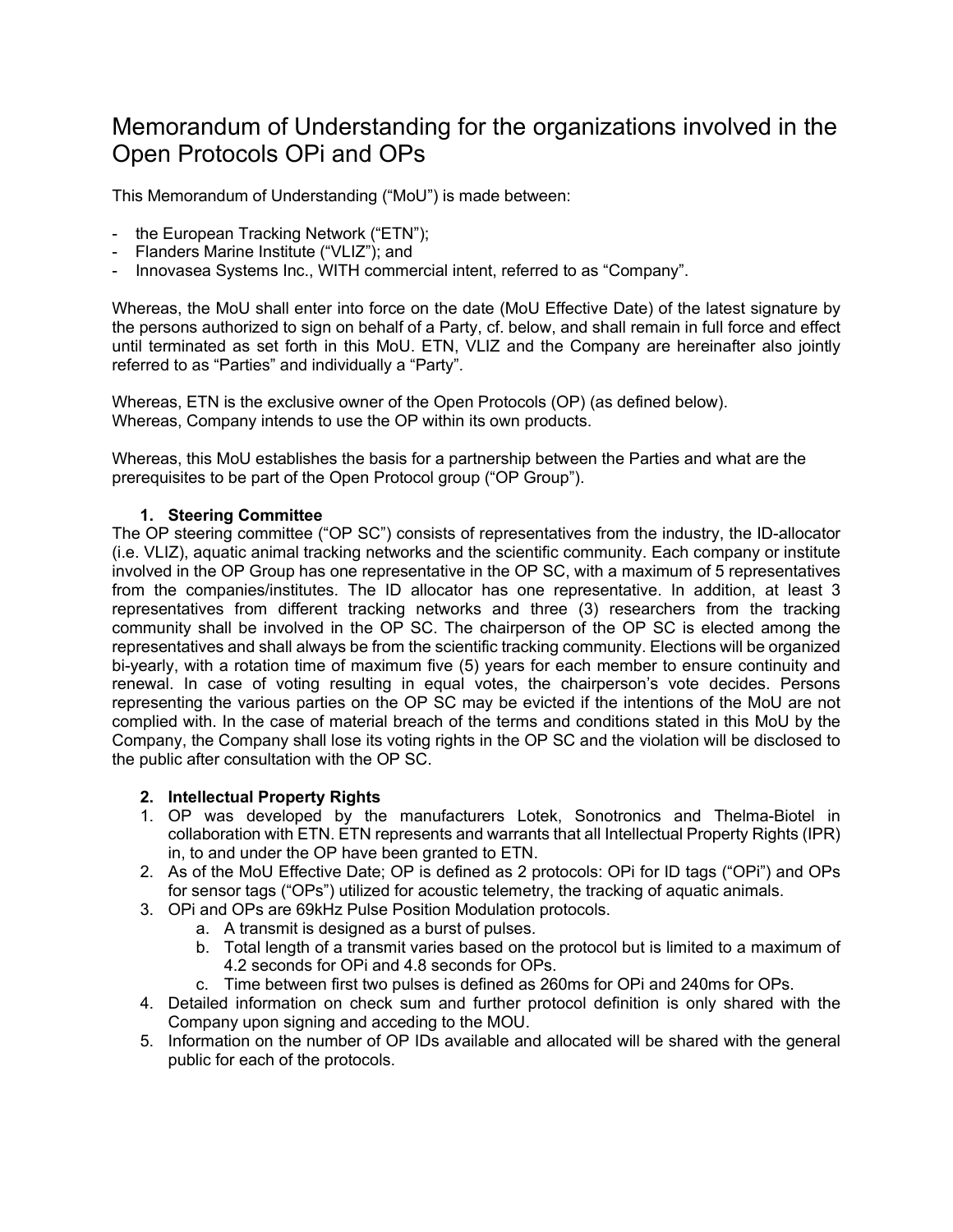## **3. Confidentiality**

- 1. During their discussions of future cooperation governed by this MoU, the Parties may disclose confidential information (CI) to each other. CI shall mean confidential knowledge and information of a technical, research or commercial nature, which the Parties may disclose to each other under this MoU, explicitly stating its confidential nature orally or in writing, or where the confidentiality clearly appears from the circumstances. CI may include, but is not limited to, project descriptions, drawings, documents, software, formulas, methods, analysis results and know-how in general ("CI").
- 2. CI exchanged for the purpose of the Parties' discussion of activities under this MoU may be used solely for that purpose.
- 3. The Parties shall be bound to maintain confidentiality with respect to CI and shall ensure that no such CI is passed on to any unauthorized third party. The Parties shall ensure that persons involved in the discussions under this MoU assume an identical duty of confidentiality as set forth herein.
- 4. The duty of confidentiality under this section 3 does not apply to CI which:
	- a. at the time of receipt is or later becomes available to the public other than through the receiving Party's breach of the duty of confidentiality as set forth in this MoU;
	- b. was lawfully in the receiving Party's possession at the time of receipt without any confidentiality restrictions;
	- c. was received from a third party who appeared to be entitled to lawfully disclose such information, or;
	- d. was developed independently of the Parties' discussions under this MoU by the receiving Party.
- 5. In the event of disagreement between the Parties, the receiving Party has the burden of proof that the information received is comprised by the exceptions listed in this section 3. In the event that CI exchanged under this MoU becomes subject to legislation or executive orders, public law decisions, judgments, awards, etc. requiring the receiving Party to pass on CI in whole or in part, the receiving Party shall inform the disclosing Party hereof without delay. The receiving Party's compliance with any such required transfer of CI shall not constitute any breach of the duty of confidentiality under this MoU.
- 6. The duty of confidentiality under this MoU terminates three (3) years after termination of the MoU, for whatever reason. However, the Parties acknowledge and recognize that with respect to specific projects, a longer term of the duty of confidentiality may be necessary in order to properly protect a Party's technical knowledge and non-public commercial information.

## **4. Responsibilities related to ID allocation**

- 1. The data management of the OP is appointed by ETN to VLIZ who runs the database.
- 2. VLIZ is responsible for the ID allocation to the Company.
- 3. VLIZ shall be responsible for and ensure that:
	- a. VLIZ has taken reasonable measures to ensure that ID allocation is performed correctly and builds in the necessary quality controls to prevent errors from taking place.
	- b. No duplicate IDs are allocated to the Company.
	- c. VLIZ informs the Company of any errors in the database, copyright infringements or suspected plagiarism by third parties at the earliest convenience.
	- d. The OP database is linked to the ETN database to maximize exchange of information between both systems.
- 4. The funds generated through the ID-allocation fee are solely used to cover the costs for IT and data management tasks related to the ID-allocation database. In case the funds exceed the costs, the surplus will be allocated to data management and IT tasks related to the ETN data portal.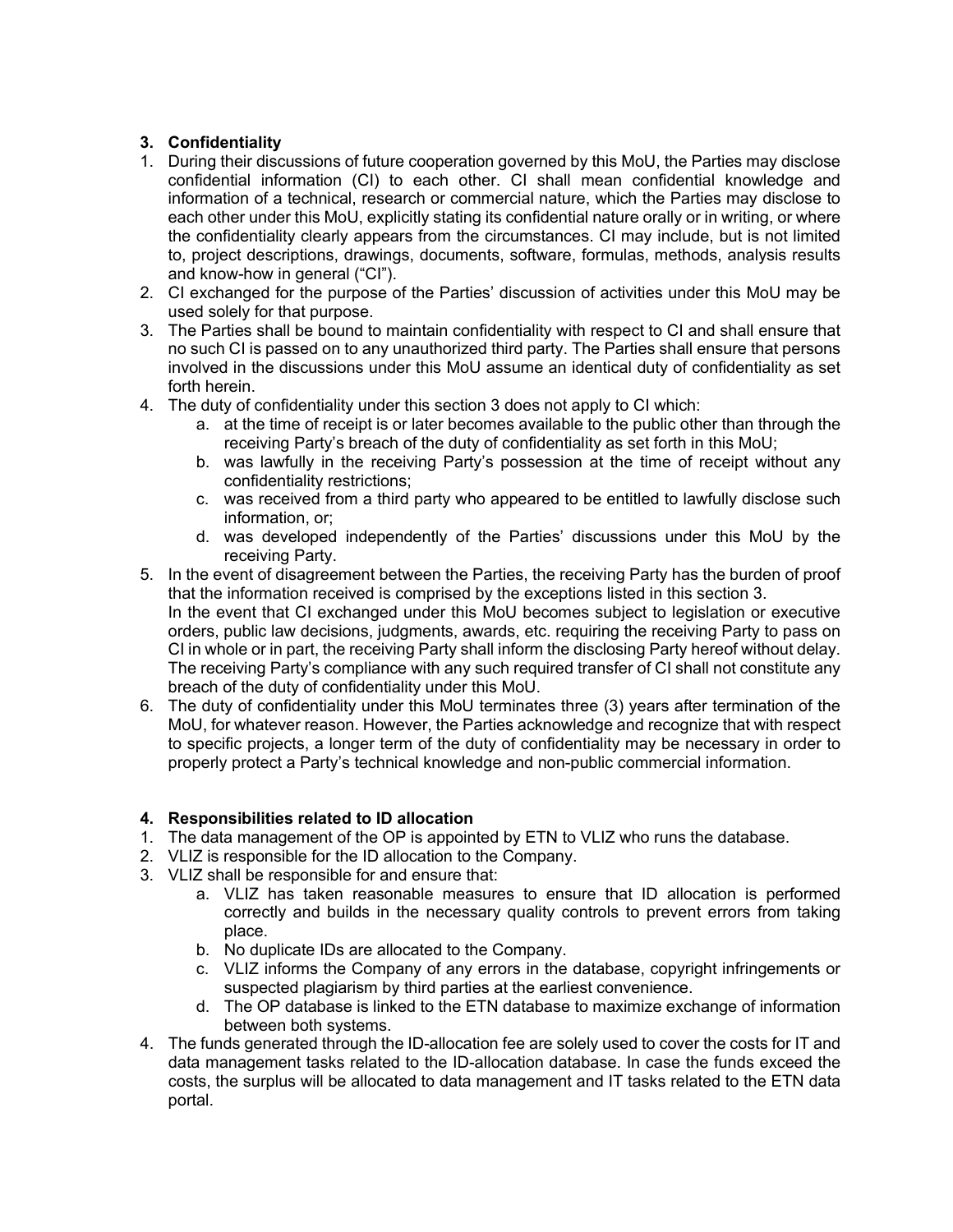5. VLIZ may, at any time, decide to terminate the data management related to ID allocation without any financial retributions. In this occasion, VLIZ will hand over the entire database structure and the data related to a new operator during a transition period of at least three (3) months.

## **5. Responsibilities of Company with commercial intentions**

- 1. Company will not share any CI related to OP with third parties that have not signed and acceded to the MoU, and shall fully comply with the terms and conditions set out in section 3 of this MoU
- 2. Company has taken reasonable measures to ensure that the data provided to the OP database is correct.
- 3. Company shall inform VLIZ of errors in the OP database, copyright infringements or plagiarism of the OP by third parties without undue delay.
- 4. Company will not intentionally manufacture OP transmitters capable of producing IDs of any OP protocol not allocated to Company.
- 5. Company has taken reasonable measures to avoid consistently overlapping pulse sequences between OP and other PPM protocols.
- 6. Company will identify to ETN potentially overlapping sequences with OP.
- 7. Company will pay the allocation fee to VLIZ for each ID allocated to Company. Company will be invoiced every 6 months. Initial prices are listed below. After one (1) year of this MoU entering into force, the prices will be evaluated and adjusted according to real costs incurred. Initial prices:

2.5€/tag/year is charged for OPi tags with a battery life of up to two years.

1.5€/tag/year is charged for OPi tags with a battery life of more than two years 5€/tag/year is charged for OPs tags with a battery life of up to two years.

3€/tag/year is charged for OPs tags with a battery life of more than two years

- 8. Company shall ensure explicit consent from customers on tag metadata transfer to ETN and Company shall provide the tag metadata assigned to the purchased IDs to the ETN data portal without undue delay and at the latest when tags are delivered to the OP customer.
- 9. Company will urge its OP customers to provide the animal metadata to the ETN data portal.

## **6. Responsibilities of counterparties with no commercial intentions**

- 1. [Company/Institute] will not share any CI related to the OP Group with third parties that have not signed and acceded to the MoU, and shall fully comply with the terms and conditions set out in section 3 of this MoU
- 2. [Company/Institute] will inform VLIZ of errors in the database, copyright infringements or plagiarism by third parties without undue delay.
- 3. [Company/Institute] will not manufacture transmitters capable of producing IDs of any OP protocol not allocated to [Company/Institute].
- 4. [Company/Institute] will solely use the CI for non-commercial intentions.

## **7. Termination**

- 1. Each Party shall be entitled at any time to terminate this MoU and its involvement in the OP Group by giving at least three (3) months prior written notice to the other Parties. All CI provided to Company under the terms of this MoU remains confidential pursuant to section 3 of this MoU and no OP equipment can be sold from the moment Company informs the OP SC of the decision to withdraw. Customer support related to OP equipment being sold by Company shall be provided for the lifetime of that OP equipment.
- 2. If any Party is in breach of section 3, Confidentiality, such Party shall be liable for damages inflicted on the other Parties in accordance with general applicable principles under Belgian law.